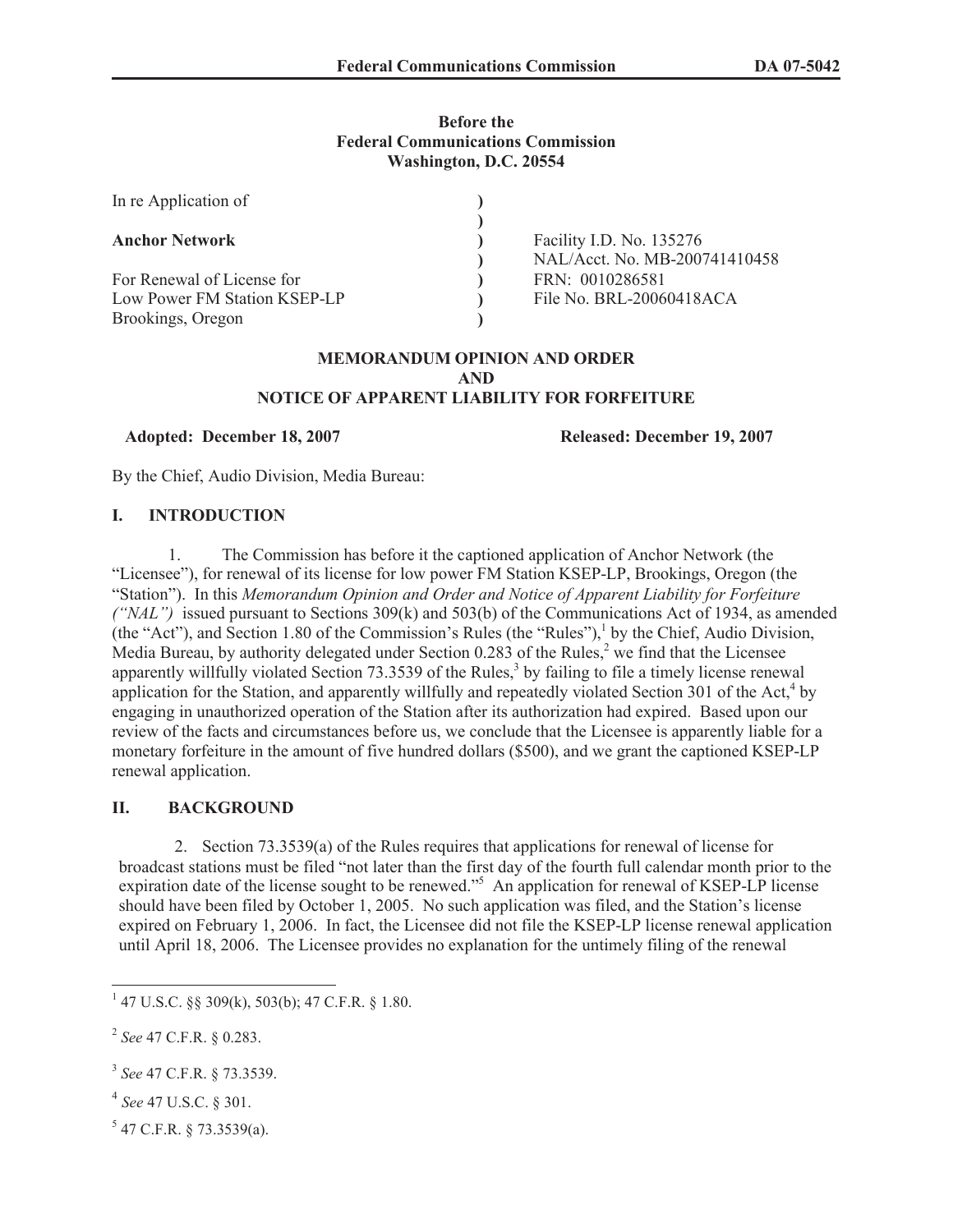application, nor did it file a request for special temporary authorization ("STA") to continue Station operations after its license had expired.

# **III. DISCUSSION**

3. *Proposed Forfeiture.* In this case, the Licensee has failed to file a timely license renewal application for the Station, as required by Section 73.3539 of the Rules. Moreover, it continued operating the Station for more than two months after the license had expired on February 1, 2006, before filing the appropriate renewal application, never seeking STA to so operate, in violation of Section 301 of the Act. Licensees are obligated to comply fully with the Rules, including filing a timely renewal application and maintaining in effect the station's authorization. <sup>6</sup> Here, the Licensee did not do so.

4. This *NAL* is issued pursuant to Section 503(b)(1)(B) of the Act. Under that provision, any person who is determined by the Commission to have failed willfully or repeatedly to comply with any provision of the Act or any rule, regulation, or order issued by the Commission shall be liable to the United States for a forfeiture penalty.<sup>7</sup> Section 312(f)(1) of the Act defines willful as "the conscious and deliberate commission or omission of [any] act, irrespective of any intent to violate" the law.<sup>8</sup> The legislative history to Section 312(f)(1) of the Act clarifies that this definition of willful applies to both Sections 312 and 503(b) of the Act, $9^9$  and the Commission has so interpreted the term in the Section 503(b) context.<sup>10</sup> Section 312(f)(2) of the Act provides that "[t]he term 'repeated,' when used with reference to the commission or omission of any act, means the commission or omission of such act more than once or, if such commission or omission is continuous, for more than one day."<sup>11</sup>

5. The Commission's *Forfeiture Policy Statement* and Section 1.80(b)(4) of the Rules establish a base forfeiture amount of \$3,000 for the failure to file a required form.<sup>12</sup> The guidelines also specify a base forfeiture amount of \$10,000 for construction and/or operation without an instrument of authorization for the service.<sup>13</sup> In determining the appropriate forfeiture amount, we may adjust the base amount upward or downward by considering the factors enumerated in Section  $503(b)(2)(D)$  of the Act, including "the nature, circumstances, extent and gravity of the violation, and, with respect to the violator, the degree of culpability, any history of prior offenses, ability to pay, and such other matters as justice may require."<sup>14</sup>

 $847$  U.S.C. § 312(f)(1).

 $11$  47 U.S.C. § 312(f)(2).

<sup>6</sup> *See, e.g, Hemmingford Media, Inc*., Forfeiture Order, 14 FCC Rcd 2940, 2941-2 (CIB 1999) (responsibility for complying with terms of station license "rests solely and exclusively with the licensee") (citing *Empire Broadcasting Corp*., Memorandum Opinion and Order, 25 FCC 2d 68 (1970).

<sup>7</sup> 47 U.S.C. § 503(b)(1)(B). *See also* 47 C.F.R. 1.80(a)(1).

<sup>&</sup>lt;sup>9</sup> See H.R. Rep. No. 97-765, 97<sup>th</sup> Cong. 2d Sess. 51 (1982).

<sup>10</sup> *See Southern California Broadcasting Co.*, Memorandum Opinion and Order, 6 FCC Rcd 4387, 4388 (1991).

<sup>12</sup> *See Forfeiture Policy Statement and Amendment of Section 1.80(b) of the Rules to Incorporate the Forfeiture Guidelines,* Report and Order, 12 FCC Rcd 17087, 17113-15 (1997) ("*Forfeiture Policy Statement*"), *recon. denied*, 15 FCC Rcd 303 (1999); 47 C.F.R. § 1.80(b)(4), note to paragraph (b)(4), Section I.

<sup>13</sup> A broadcast station requires an authorization from the Commission to operate. *See* 47 U.S.C. § 301.

<sup>14</sup> 47 U.S.C. § 503(b)(2)(D); *see also Forfeiture Policy Statement,* 12 FCC Rcd at 17100; 47 C.F.R. § 1.80(b)(4).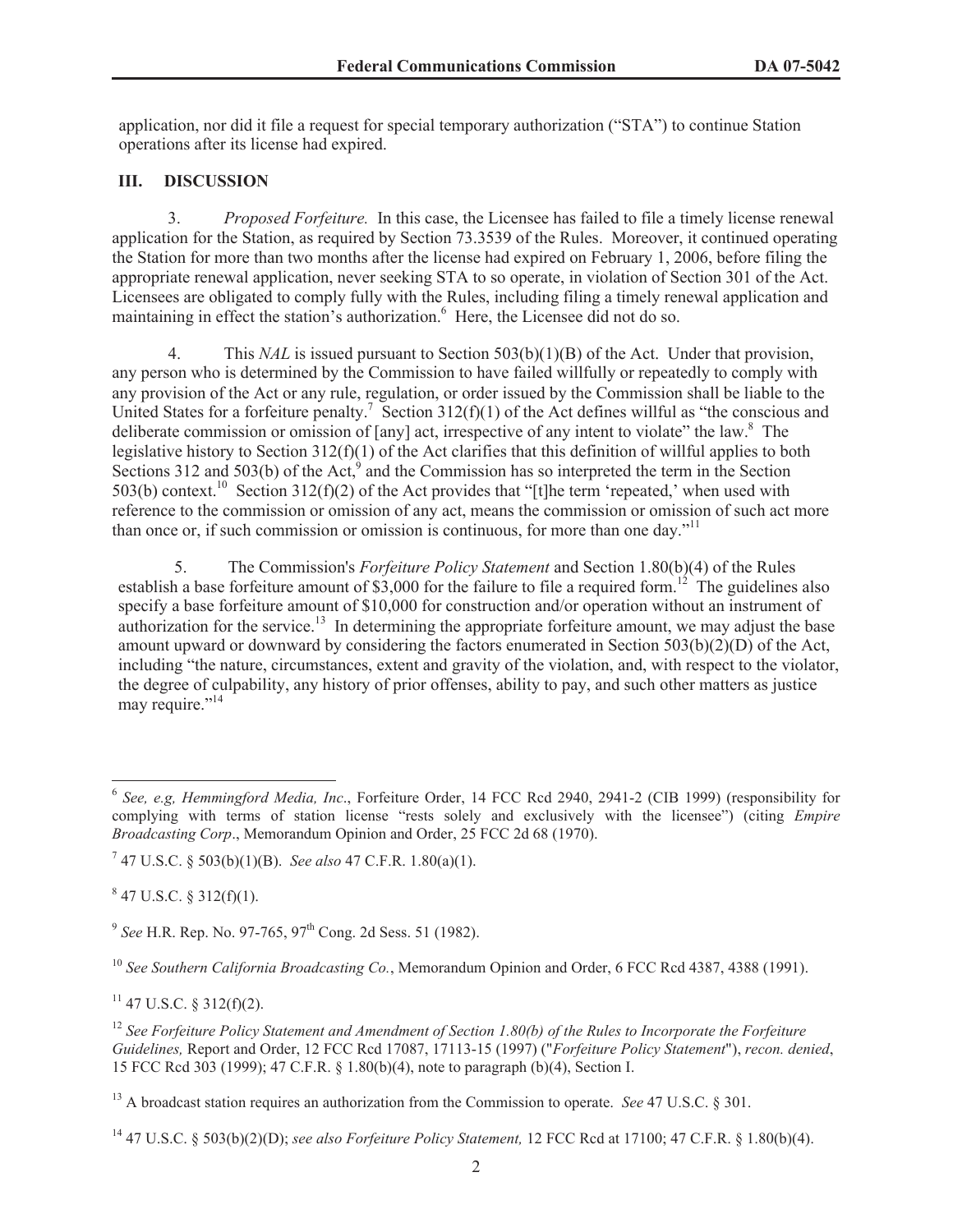6. In this case, the Licensee failed to file a timely renewal application and continued Station operations for more than two months after the Station's license had expired before filing the appropriate renewal application and never seeking STA to so operate. Nevertheless, because it had previously been licensed to operate Station KSEP-LP, the latter transgression is not comparable to "pirate" wireless operations, which typically have been subject to forfeitures of approximately \$10,000. Taking into consideration these facts and all of the factors required by Section 503(b)(2)(D) of the Act and the *Forfeiture Policy Statement*, we will reduce the forfeiture from the base amount to two hundred fifty dollars (\$250) each for the late-filing and unauthorized operation. Thus, we propose a forfeiture in the total amount of five hundred dollars (\$500).

7. *License Renewal Application.* In evaluating an application for license renewal, the Commission's decision is governed by Section 309(k) of the Act.<sup>15</sup> That section provides that if, upon consideration of the application and pleadings, we find that (1) the station has served the public interest, convenience, and necessity; (2) there have been no serious violations of the Act or the Rules; and (3) there have been no other violations which, taken together, constitute a pattern of abuse, we are to grant the renewal application.<sup>16</sup> If, however, the licensee fails to meet that standard, the Commission may deny the application – after notice and opportunity for a hearing under Section 309(e) of the Act – or grant the application "on terms and conditions that are appropriate, including a renewal for a term less than the maximum otherwise permitted."<sup>17</sup>

8. We find that the Licensee's violations of Section 73.3539 of the Rules and Section 301 of the Act do not constitute "serious violations" warranting designation for evidentiary hearing. Moreover, we find no evidence of violations that, when considered together, evidence a pattern of abuse.<sup>18</sup> Further, we find that Station KSEP-LP served the public interest, convenience, and necessity during the subject license term. We will, therefore, grant the license renewal application below.

#### **IV. ORDERING CLAUSES**

9. Accordingly, IT IS ORDERED, pursuant to Section 503(b) of the Communications Act of 1934, as amended, and Section 1.80 of the Commission's Rules, that Anchor Network is hereby NOTIFIED of its APPARENT LIABILITY FOR FORFEITURE in the amount of five hundred dollars (\$500) for its apparent willful violation of Section 73.3539 of the Commission's Rules and apparent willful and repeated violations of Section 301 of the Communications Act of 1934, as amended.

10. IT IS FURTHER ORDERED, pursuant to Section 1.80 of the Commission's Rules, that, within thirty (30) days of the release date of this *NAL,* Anchor Network SHALL PAY the full amount of

 $17$  47 U.S.C. §§ 309(k)(2), 309(k)(3).

 $15$  47 U.S.C. § 309(k).

<sup>&</sup>lt;sup>16</sup> 47 U.S.C. § 309(k)(1). The renewal standard was amended to read as described by Section 204(a) of the Telecommunications Act of 1996, Pub. L. No. 104-104, 110 Stat. 56 (1996). S*ee Implementation of Sections 204(a) and 204(c) of the Telecommunications Act of 1996 (Broadcast License Renewal Procedures)*, Order, 11 FCC Rcd 6363 (1996).

 $<sup>18</sup>$  For example, we do not find here that the Licensee's operation of the Station "was conducted in an exceedingly</sup> careless, inept and negligent manner and that the Licensee is either incapable of correcting or unwilling to correct the operating deficiencies." *See Heart of the Black Hills Stations*, Decision, 32 FCC 2d 196, 198 (1971). Nor do we find on the record here that "the number, nature and extent" of the violations indicate that "the Licensee cannot be relied upon to operate [the station] in the future in accordance with the requirements of its licenses and the Commission's Rules." *Heart of the Black Hills Stations*, 32 FCC 2d at 200. *See also Center for Study and Application of Black Economic Development*, Hearing Designation Order, 6 FCC Rcd 4622 (1991), *Calvary Educational Broadcasting Network, Inc*., Hearing Designation Order, 7 FCC Rcd 4037 (1992).